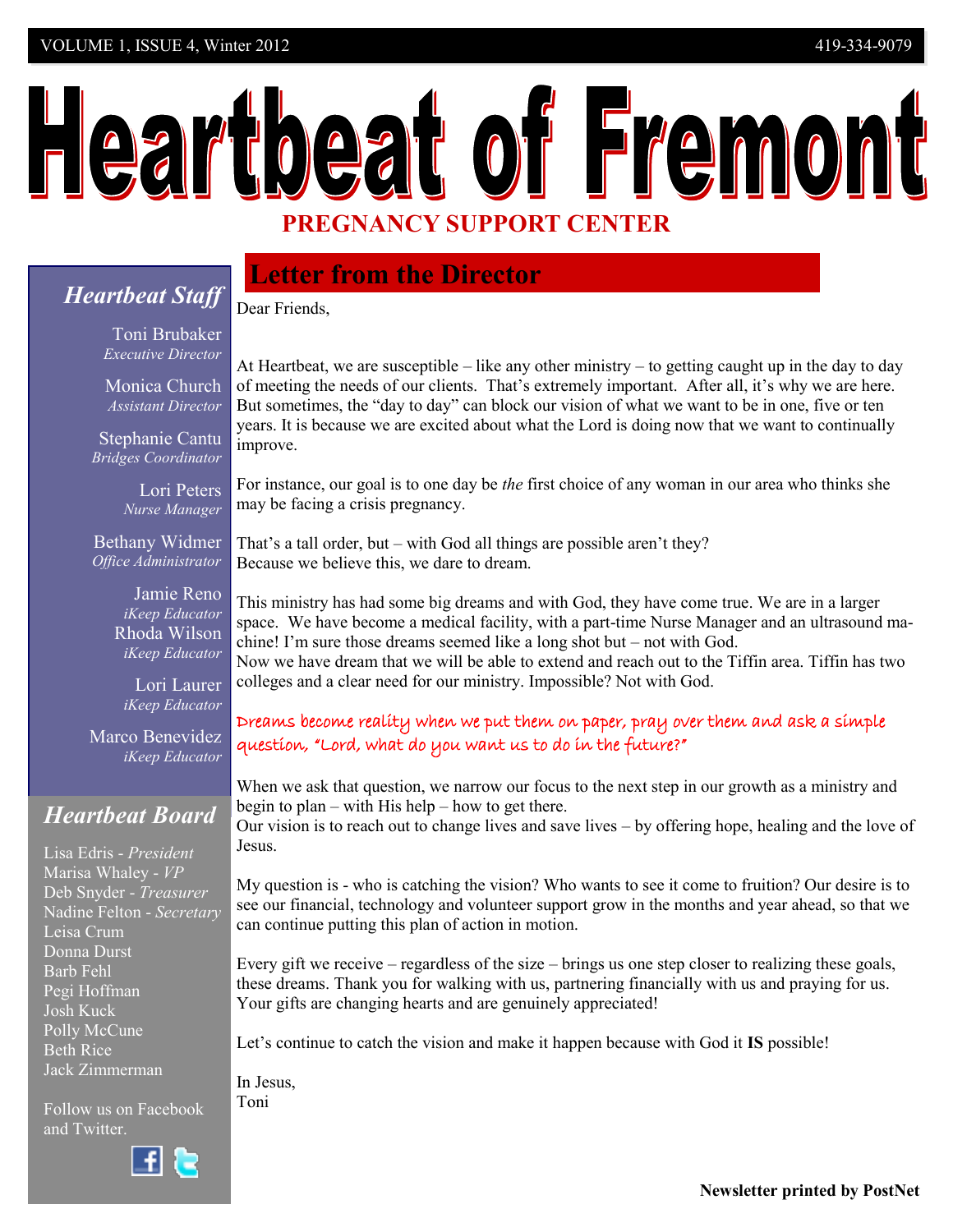# 92,000 Dollars and counting... God is Amazing!

We are so excited about the results from our fall fundraiser, "An Evening With Heartbeat". Thanks to so many of you and your faithful hearts, we were able to raise a record amount for Heartbeat/ Hope Medical Center this year. There were also many new faces in attendance the night of our event. People who didn't know who we were, got a glimpse of the many ways that we touch Fremont and the surrounding communities every day, and they were moved to join in the battle to save and change lives!

Monica Church Assistant Director

# Bridges News

As I was sitting in my office reflecting on the last couple of months there was one thing that stood out to me, away from the rest of the hustle and bustle of life, it was our big "Event"! This was the best fundraiser that I have attended yet in my time here at Heartbeat! This night made a big impact on my life and the way I feel about the job that I have been given by God! Sometimes we get down trodden and side tracked by our "work" and we forget about the important details of our job and why we are doing it! This year, this night reminded me why I fell in love with this "job"! From all of the new faces to the video and awesome song we were gifted , to the amazing testimonies of the women whose lives we touched and shared Jesus with! Not to mention the comedian who entertained us all night! This night was magical and perfect and made me so proud of where I work and the people I share all of these experiences with! In closing, I would like to wish everyone a very blessed new year, and I look forward to everything the this year has to offer here at Heartbeat! I will be looking for speakers and meal providers for Bridges in the coming year. If anyone is interested please email[\(bridges@heartfre.com\)](webmail://Compose%20message) me or call us here at Heartbeat (419-334-9079). I would also like to thank the KRAAK foundation for the grant they gifted us.

Stephanie Cantu Bridges Coordinator (419)334-9079 [bridges@heartfre.com](webmail://Compose%20message)

# Happy New Year!!!

May You All Be Blessed In Every Way In 2013.

# A Special Thanks To The Following Underwriters of This Event:

### **ADVOCATE**

Ed and Mary Garber Memorial Hospital United Insurance Service

#### **PATRON**

Carbo Forge Inc. Shoot-A-Way John and Kristin Joseph ( In Memory of Sherry Sprouse ) Mr. and. Mrs. Charles Moyer Edward and Mary Ann Streaker Zimmerman Paint Contractors Co.

#### **BENEFACTOR**

Roger Dick and Donna Durst Fort Stephenson House Apartments Ken and Kathy Burkin-Humbard Jeff and Kathy Gallatin Heather A. Haynes, M.D. The Healing Center- Carolyn Bing-Nieset Tom and Andy Hogan Knights of Columbus, Council 591 Dr. Jason Kolodziejczyk Giles and Anne Karcher-Molyet Nagy Orthodontics Ralph W. Peters, M.D. Mark and Linda Pickett Reardon, Kolbe and Szakovits, Inc. Chet and Marty Schaeffer Barbara Sprouse Sprouse Insurance- Mike Sprouse Ty N. Tracy, D.C. Judy Weickert Wonderly Collision, LLC.

#### **OTHER**

Grace Community Church Keith Mosser

# Some people we need to honor:

Nadine Felton~ Given by Mark Felton

Hal Hawk~ Given by Bob and Terri Mosser

Todd  $&$  Becky Smith  $\sim$ Given by Louis & Joanne Smith

Ed & Mary Ann Streaker  $\sim$ Given by Gregory and Jennifer Streaker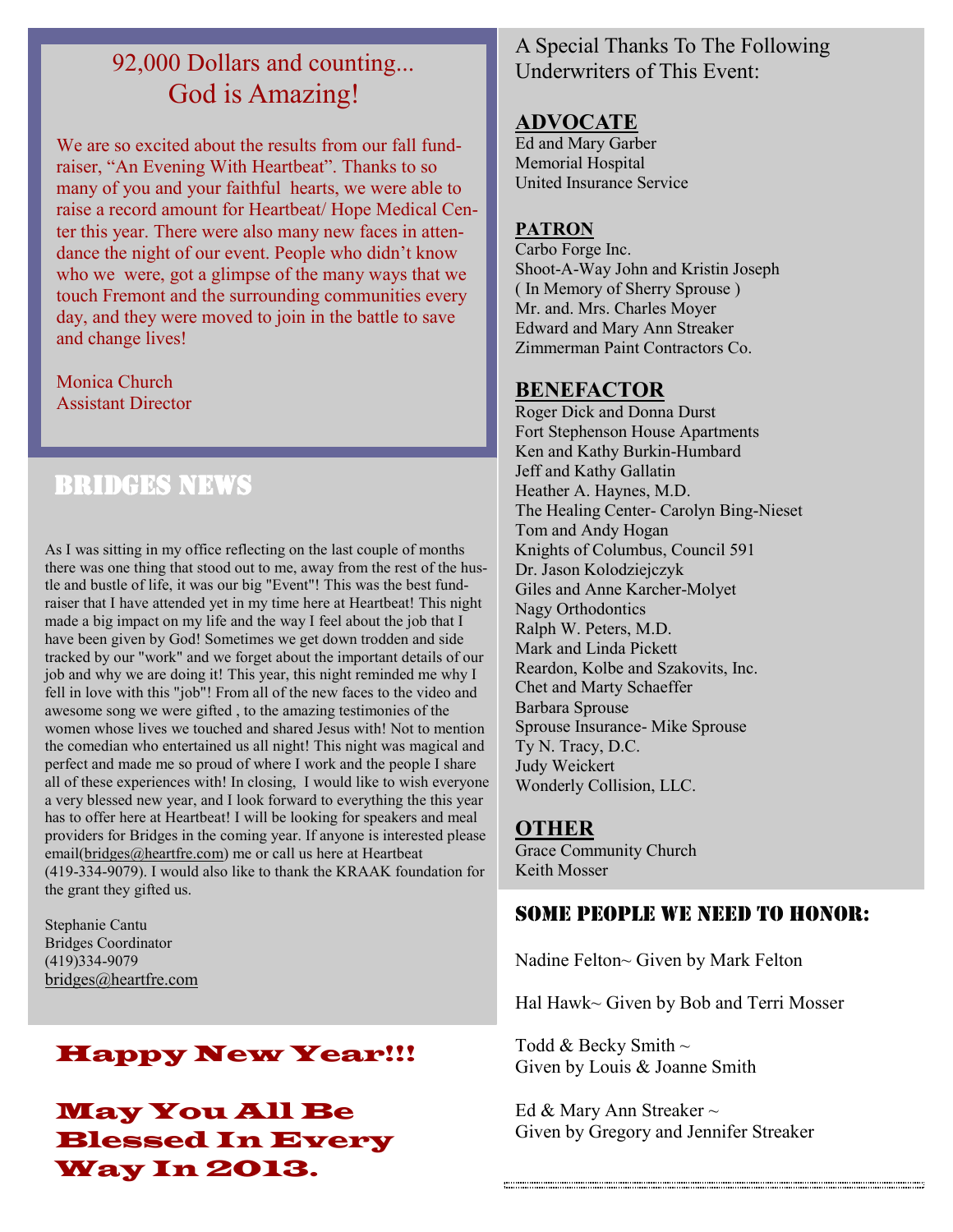# Hope Medical News

#### On being 40...1973-2013

I suppose ones perspective on forty depends on which side you view it from! I can look back forty years and appreciate the wisdom that was used in establishing this ministry of Heartbeat of Fremont. Our founders probably did not give much thought to what Heartbeat, forty years later, would look like. But God knew! I think forty is significant to God based on the number of times we see it in Scripture. Forty days of rain, Forty years of wandering in the desert eating manna, Forty days on Mt. Sinai for Moses when God gave him the 10 commandments, Jesus fasting for Forty days while being tempted by Satan, and our resurrected Christ appearing to His Apostles forty days after His resurrection! Not one of us can realize the impact this ministry has had on our community. But I am hopeful that one day God will reveal the big picture of all the lives which Heartbeat has touched. Please pray that God will continue to use us to provide hope and encouragement to those who walk through our doors. Our clients may not recall our names, but they will remember their visit...even in forty years!

Lori Peters- Nurse Manager

# Investment Opportunity

Are you looking for a way to support Heartbeat and honor someone special in your life at the same time? Perhaps you need to give a gift to someone who has everything. Maybe you are part of civic group or another small group that's interested in making a donation to a local organization. We have a solution for all of these scenarios and your gift will change and save lives. We have a program called "Sponsor a Day" where friends and supporters of Heartbeat have the opportunity to sponsor a day at the center. Day sponsors can choose any day of the year and name that day. Some may choose to name a day for their family or in memory of a loved one. Others may choose to sponsor a relative's birthday, a child's birthday, or an anniversary. Businesses are also welcome to sponsor a day!

Each of Heartbeat's quarterly newsletters will include the "Sponsor a Day Calendar" which will list all of the days that have been sponsored and the name given to that day by the sponsor. The week following your sponsored day, you will receive a letter thanking you for your contribution as well as an update on what happened at Heartbeat during the weeks surrounding your sponsorship. This may include client stories or updates, ultrasound pictures, and statistics on pregnancy testing, counseling, and ultrasounds. The cost to sponsor a day is \$240. This cost is reflective of what it costs to run the basic operations of the center each day and can be paid in monthly installments of \$20 or all at once. This donation is 100% tax deductible.

If you have any questions about the Sponsor a Day program or if you're interested in choosing a day to sponsor for 2013, please call the office at 419-334-9079. Or you can email us at [director@heartfre.com](mailto:director@heartfre.com) with the phrase "Sponsor a Day" in the subject line. Days are selected on a first come first serve basis, so don't delay! Heartbeat would not be able to provide our services without you and your continued support. Thank you!

# UPCOMING EVENTS:

"Light the Night For Life" one hour of prayer for all those affected by abortion  $-$  January 19th, 6:00 p.m. Everyone is invited to join us here at Heartbeat of Fremont  $\sim$  Special piano music provided by Mr. Bill Hill

Swim For Life-January 15th at Ross High School Don't Miss the Girl's Day out Quarter Auction- Held at the VFW on Sunday, February 24th at 2:00 Walk for Life  $-$  Saturday, May 11th 2nd Annual Cookie Classic- Saturday, August 3rd ( Time and Place TBA )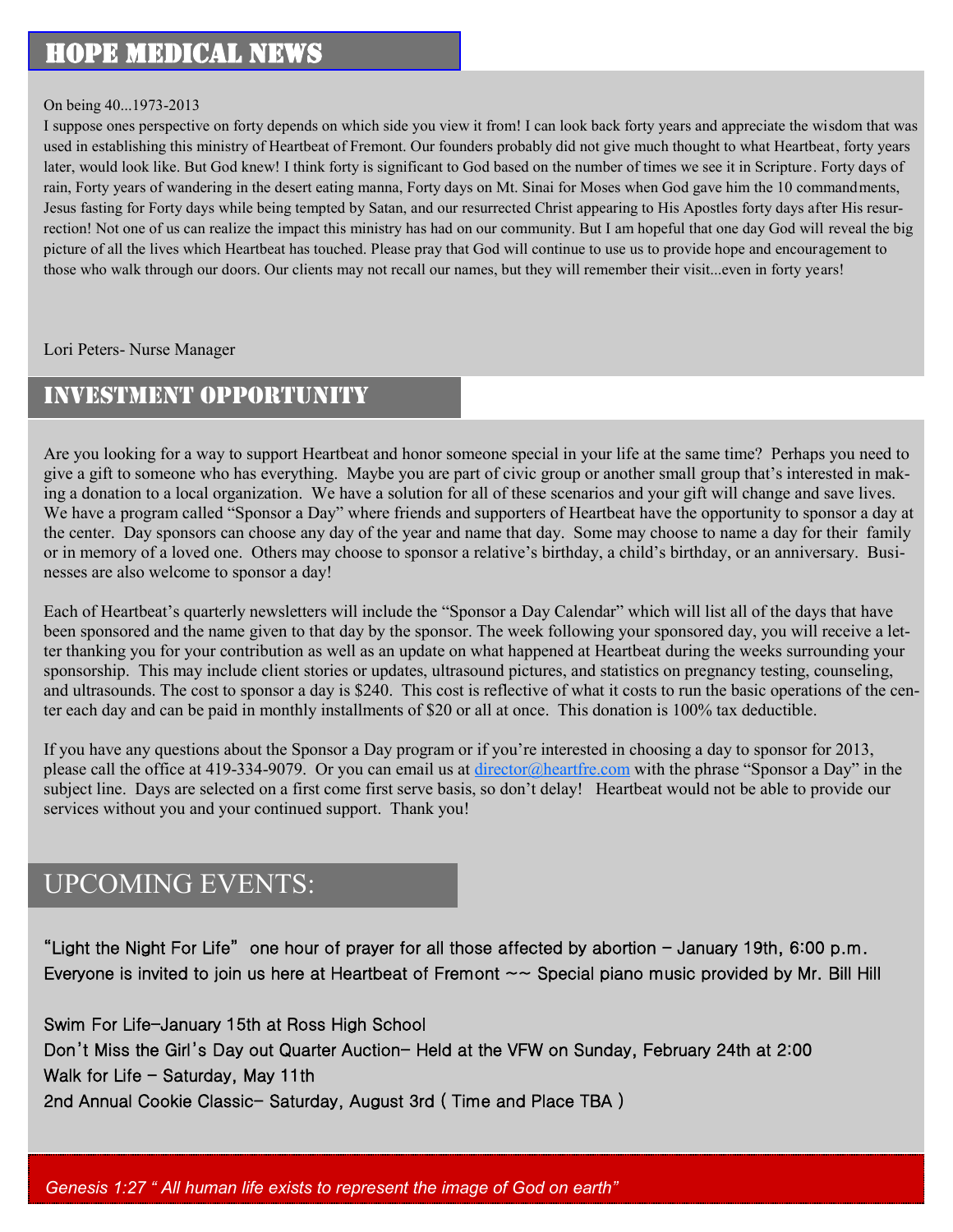#### **2012 Day Sponsors**

|                |                                                 |                            | ZVIZ IVAI IV DAIU                |     |
|----------------|-------------------------------------------------|----------------------------|----------------------------------|-----|
| March 3rd      | Harland and Marie Green                         | <b>Matthew David Green</b> | <b>Statistics</b>                |     |
| May 4th        | Brian & Amber Feeney                            | Ruby Schabel's<br>Birthday | <b>Pregnancy Support Center</b>  |     |
| May 13th       | Ted & Lisa LeJeune                              | <b>Wedding Anniversary</b> | <b>Total Clients Served</b>      | 311 |
| May 18th       | Kevin & Deb Snyder                              | <b>Wedding Anniversary</b> | New Clients                      | 50  |
| May 20th       | Jack & Loraine Zimmerman                        | <b>Wedding Anniversary</b> | <b>Repeat Clients</b>            | 36  |
| June 15th      | Sacred Heart Altar Rosary Society               | Feast of the Sacred        | <b>Pregnancy Tests Performed</b> | 108 |
|                |                                                 | <b>Heart of Jesus</b>      | <b>Positive Test Results</b>     | 69  |
| June 16th      | Pat Picciuto                                    | Birthday                   | <b>Negative Test Results</b>     | 39  |
| July 4th       | American Patriots Against Government Excess     | Independence Day           | <b>Ultrasounds</b>               | 41  |
| August 4th     | Scott & Bethany Widmer                          | <b>Wedding Anniversary</b> | Miscellaneous Items              | 75  |
| August 20th    | Martha Hall                                     | In Memory of Lucy          | Phone, E-mail or Text Contacts   | 74  |
|                |                                                 | Fazzini                    | Office - Follow up Counseling    | 24  |
| August 21st    | Dave & Mary Ann Young                           | Brad Young's Birthday      | Phone - Follow up Counseling     | 60  |
| September 4th  | Donna Durst                                     | Sarah Durst's Birthday     |                                  |     |
| September 8th  | St. Mary's of Millersville Rosary Altar Society |                            | <b>Heart Program</b>             |     |
| September 12th | Dave & Mary Ann Young                           | Doug Young's Birthday      | <b>Total Clients in Program</b>  |     |
| November 14th  | Samantha, Emma, & Sophia Widmer                 | International Girl's Day   |                                  |     |
|                | December 20th Brian & Amber Feeney              | Ally Feeney's Birthday     | <b>Bridges Program</b>           |     |
|                | December 22nd Dr. John & Diane Roush            | <b>Wedding Anniversary</b> | Total girls in program           | 46  |

\*\*\*Please note that last year's "Sponsor a Day" does not automatically renew. You will need to contact us to choose your date and give us your payment preference.

# **Heartbeat of Fremont Volunteers Needed**

|  | $\Box$ Client Peer Counselor |
|--|------------------------------|
|  |                              |

| $\Box$ Bridges Advocate |  |
|-------------------------|--|
|-------------------------|--|

- **Church Liaison**
- Events Committee

□ Office Support or Receptionist **Prayer Ministry** Event Assistants RN'S and LPN'S

| Name:   |        |      |
|---------|--------|------|
| Street: |        |      |
| City:   | State: | Zip: |

Phone Number: **Email:**  $\blacksquare$ 

Would you like to volunteer? We are currently looking for the above help (please check all that interest you): Other skills you may have:

Please send to: Heartbeat of Fremont 1209 Oak Harbor Rd Fremont, Ohio 43420

Comments or Questions? Call 419.334.9079 CLIP AND SEND

# **2012 Year to Date**

| <b>Repeat Clients</b>                 | 36              |
|---------------------------------------|-----------------|
| <b>Pregnancy Tests Performed</b>      | 108             |
| <b>Positive Test Results</b>          | 69              |
| <b>Negative Test Results</b>          | 39              |
| <b>Ultrasounds</b>                    | 41              |
| Miscellaneous Items                   | 75              |
| Phone, E-mail or Text Contacts        | 74              |
| Office - Follow up Counseling         | $\overline{24}$ |
| Phone - Follow up Counseling          | 60              |
|                                       |                 |
| <b>Heart Program</b>                  |                 |
| <b>Total Clients in Program</b>       | 1               |
|                                       |                 |
| <b>Bridges Program</b>                |                 |
| Total girls in program                | 46              |
| Total guys in Father Factor           | 18              |
| Cards sent/calls made/visits          | 203             |
| Large baby furniture issued           | 11              |
| Small baby furniture issued           | 19              |
| Clothing items issued                 | 332             |
| Baby supplies/diapers issued          | 287             |
|                                       |                 |
| <b>Total Clients served at Center</b> | 1305            |
|                                       |                 |
| <b>Sexual Integrity Program</b>       | 15              |
| <b>iKeep Abstinence Program</b>       |                 |
| <b>Total Presentations</b>            | 50              |
| <b>Total Attendance</b>               | 915             |
|                                       |                 |
|                                       |                 |
|                                       |                 |

1.2 Million lives are lost to abortion each year in the United States alone.

We fight for the laws to change, but in the meantime, we need your help to change hearts and lives one at a time.